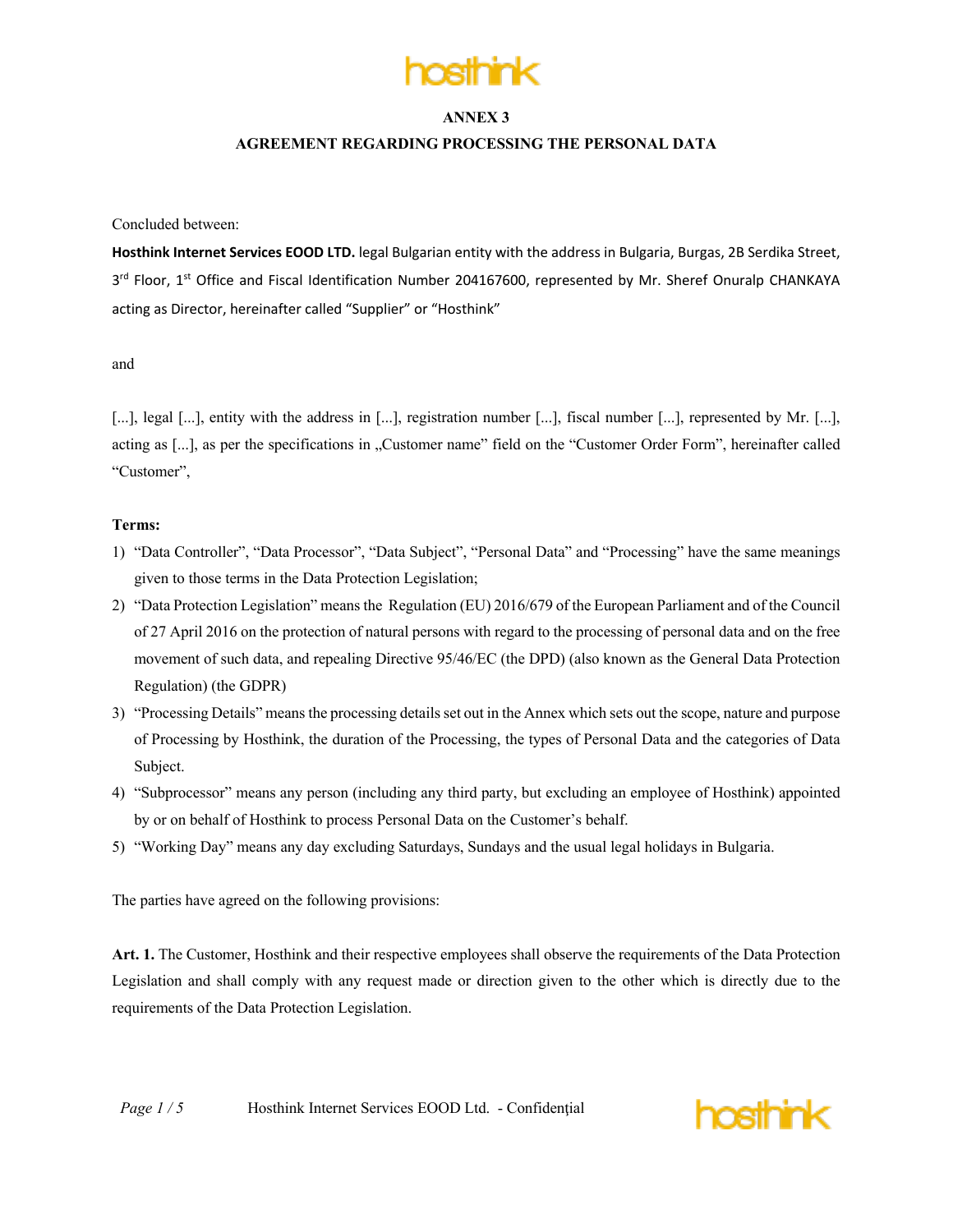

### **AGREEMENT REGARDING PROCESSING THE PERSONAL DATA**

**Art. 2.** The Customer and Hosthink agree that for the purposes of the Data Protection Legislation the Customer shall, in respect of all the Customer's data which is Personal Data, be the Data Controller and Hosthink shall be the Data Processor.

**Art 3.** The Customer confirms that any Personal Data supplied to Hosthink has been collected and disclosed in accordance with the Data Protection Legislation and Hosthink is entitled to process the Personal Data.

**Art. 4.** The Processing Details sets out the scope, nature and purpose of Processing by Hosthink, the duration of the Processing, the types of Personal Data and the categories of Data Subject. The Customer has the obligation to keep Hosthink us updated as to the types of Personal Data and categories of Data Subjects that may be included in the processing of Personal Data on the Customer's behalf.

**Art. 5.** Hosthink shall take all measures required pursuant to Article 32 GDPR and also appropriate technical and organisational measures against unauthorised or unlawful processing of Personal Data and against accidental loss or destruction of, or damage to, Personal Data. Hosthink shall ensure that persons authorised to process the personal data have committed themselves to confidentiality or are under an appropriate statutory obligation of confidentiality.

**Art. 6.** Hosthink shall not transfer any Personal Data outside of the European Economic Area unless the Customer gave us prior written consent. Hosthink shall comply with reasonable instructions notified to Hosthink in advance by the Customer with respect to the processing of Personal Data.

**Art. 7.** Hosthink shall assist the Customer, at the Customer cost, with all Data Subject access requests under the Data Protection Legislation which may be received from the Data Subject of any Personal Data forming part of the Customer data.

**Art. 8**. Hosthink shall notify the Customer without undue delay of and about any actual incident of unlawful destruction or accidental loss or disclosure or access to the Customer's data that may include Personal Data.

**Art. 9.** Hosthink shall make available to the Customer all information reasonably necessary to demonstrate compliance with its obligations laid down in Article 28 of the GDPR and allow for and contribute to audits, including inspections, conducted by the Customer or another auditor mandated by the Customer. Notwithstanding such rights Hosthink may, in its absolute discretion, use independent third party auditors to verify the adequacy of the security

*Page* 2/5 Hosthink Internet Services EOOD Ltd. - Confidential

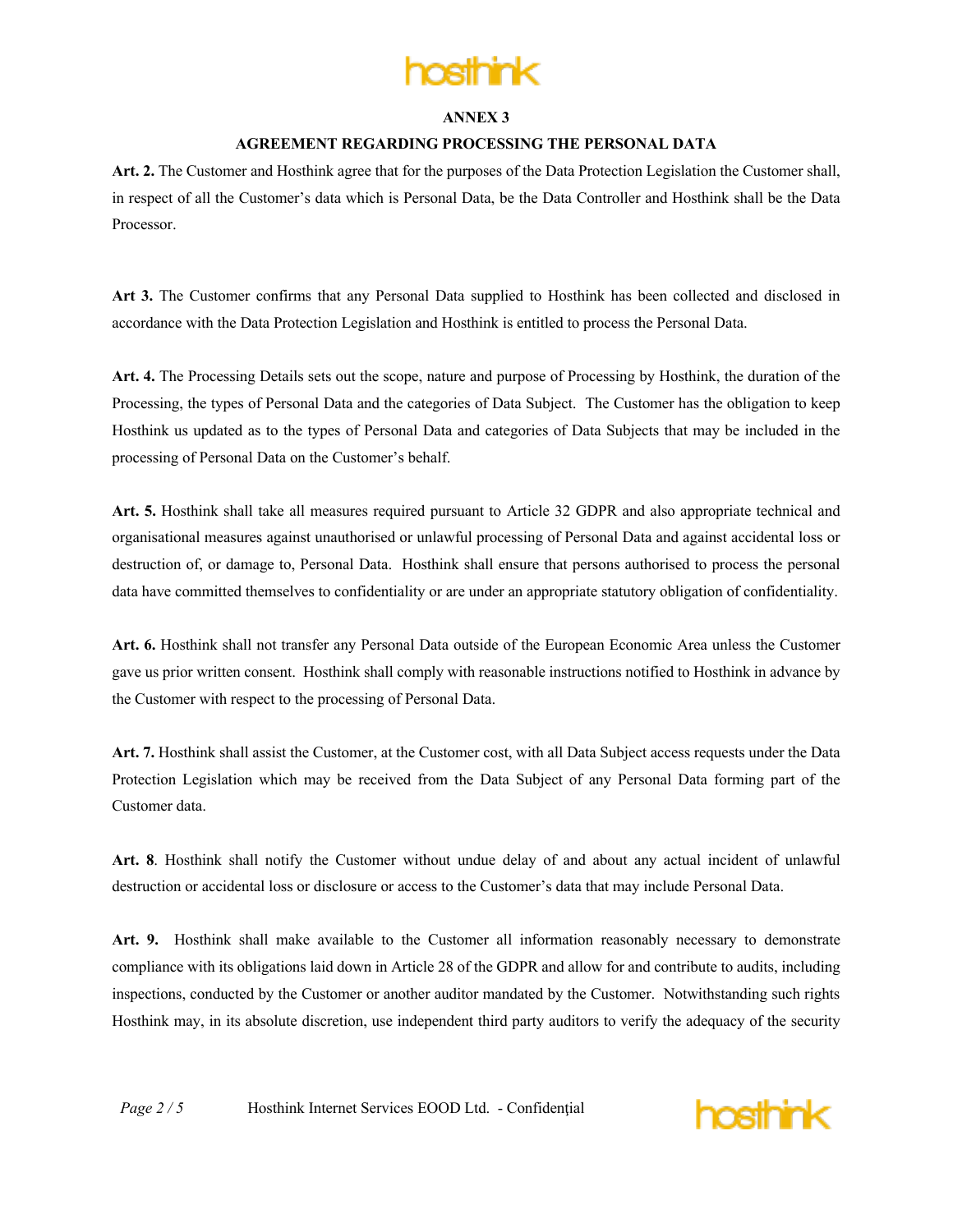

### **AGREEMENT REGARDING PROCESSING THE PERSONAL DATA**

controls that apply to the services Hosthink provides to the Customer and Hosthink's compliance with its obligations under the provisions contained in this agreement.

**Art. 10.** On the Customer's written direction, Hosthink shall delete or return to the Customer, at the Customer's cost, all Personal Data on termination of the contract between us unless Hosthink is required by any law to store the Personal Data.

**Art. 11.** Both parties agree the following provisions so far as they relate to Subprocessors:

(i) The Customer authorises Hosthink to appoint (and permit each Subprocessor to appoint) Subprocessors in accordance with this paragraph 11.

(ii) Hosthink may continue to use those Subprocessors already engaged by Hosthink as at 25th May 2018.

(iii) Hosthink shall take all the reasonable actions to ensure that its agreements with Subprocessors incorporate terms similar to the data protection provisions contained in this Agreement.

(iv) Hosthink shall give the Customer as much notice as is reasonably practicable of the appointment of any new Subprocessor including details of the processing to be undertaken. If, within 5 Working Days of receipt of this notice, the Customers notifies Hosthink in writing of any objections (on reasonable grounds) to the proposed appointment, Hosthink and the Customer, both shall work together in good faith to make available any commercially reasonable change in the provision of the services Hosthink provides which avoids the use of that Subprocessor.

(v) If Hosthink is unable to make the required change to such services under the provisions of paragraph 11(iv) within 20 Working Days from receipt of the Customer's notice objecting to the proposed appointment of the Subprocessor, the Customer may terminate the contract on 30 (thirty) days notice to the extent it relates to the services which require the use of the proposed Subprocessor.

**Art. 12.** The Customer acknowledge that if any claim or action is brought by a Data Subject arising from any action or omission by Hosthink, Hosthink shall not be liable to the extent such action or omission resulted directly or indirectly from the Customer instructions.

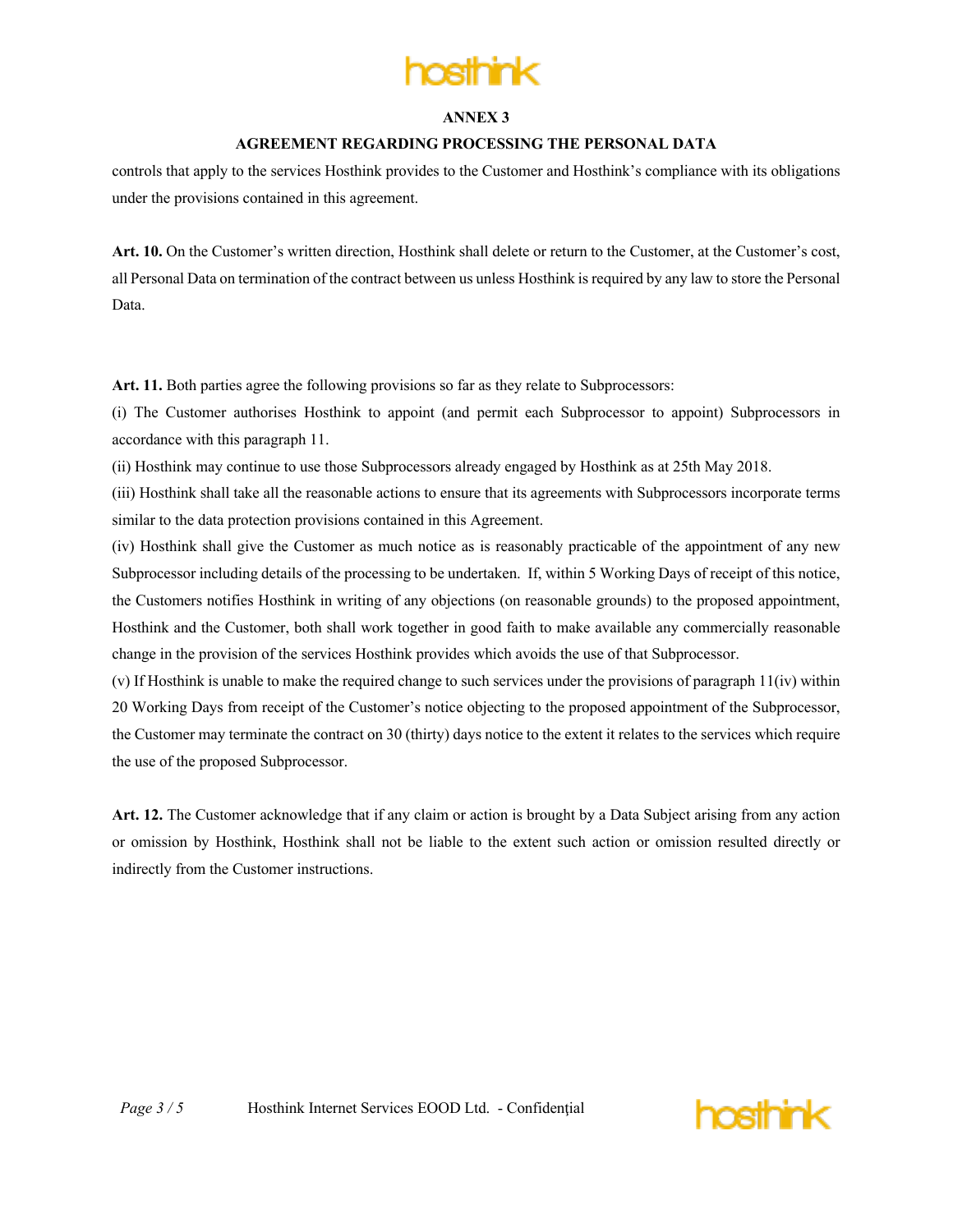

# **AGREEMENT REGARDING PROCESSING THE PERSONAL DATA**

# **ANNEX**

### **Scope of processing**

Hosthink processes Personal Data to enable it to provide the services under the contract concluded with the Customer and to comply with any legal obligations imposed upon it.

### **Nature and purpose of processing**

- Use of Personal Data to set up, operate, monitor and provide the services under the contract;
- Perform day to day management of the Customer's accounts and products we provide;
- Record consent (e.g. in respect of marketing of products and services or any other consent you provide which we are obliged to record);
- Uploading any fixes or upgrades to the services we provide (where we are obliged to carry out fixes and/or upgrades);
- Back up of Personal Data for safety reasons;
- Computer processing of Personal Data, including data transmission, data retrieval, data access;
- Complying with our statutory obligations;
- Providing access to online platforms (if any);
- Network access to allow transfer of Personal Data;
- Execution of your written instructions in accordance with the above provisions and/or your contract with Hosthink;
- Administration of accounts to manage user permissions.
- The Customer's e-mail addresses may be used in order to send out newsletters or other commercial offers related to the services provided by Hosthink – marketing purposes

#### **Categories of Personal Data**

- Account data such as account number, device ID, IP address, service history etc.
- Personal data such as name, address, date of birth, email address, telephone number, circuit ID;
- Professional information such as job title, details of your professional body;

*Page*  $4/5$  Hosthink Internet Services EOOD Ltd. - Confidential